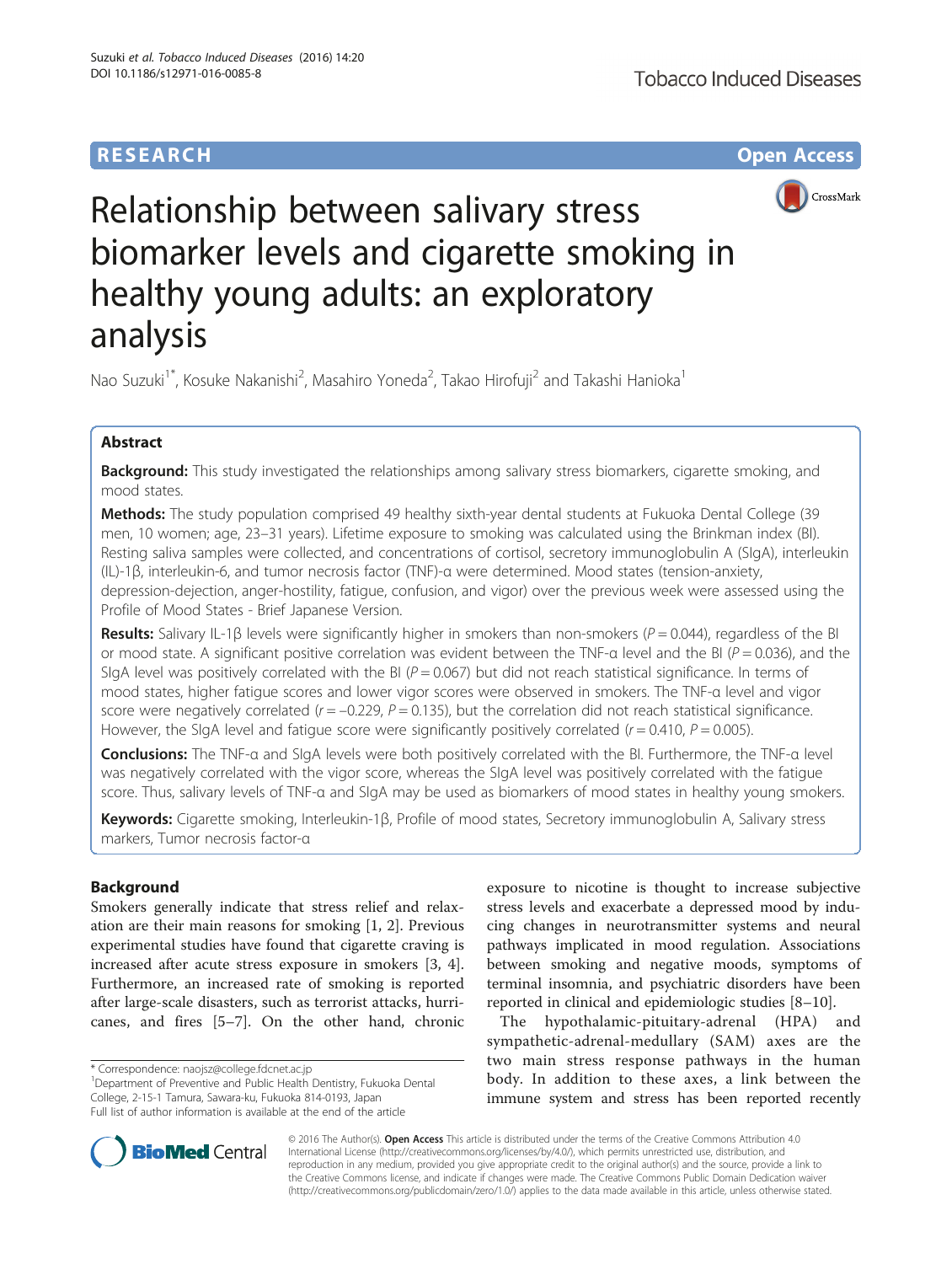[[11](#page-5-0)]. Bidirectional communication between the HPA axis and immune system plays a key role in the response to chronic and repeated stressors. Cortisol, which is an effector of the HPA axis, increases after nicotine administration and decreases in response to acute tobacco abstinence [[12](#page-5-0), [13\]](#page-5-0). In the context of chronic stress, salivary cortisol levels are higher in depressed individuals, compared to non-depressed individuals [[14](#page-5-0)]. The effect of smoking-associated chronic stress on salivary cortisol production is unclear. The glycoprotein secretory immunoglobulin A (SIgA) participates in the acquired immune response. Under acute stress, the SIgA levels in saliva change in association with cortisol levels [\[15\]](#page-5-0). By contrast, other research suggests an inverse association between SIgA and cortisol following psychological stress [\[16\]](#page-5-0). Salivary SIgA levels are generally recognized to decrease in response to chronic stress, but increase in response to acute stress. There are various reports on the relationship between cigarette smoking and salivary SIgA. Some studies have reported lower levels of salivary SIgA in smokers, compared to non-smokers [\[17, 18](#page-5-0)]. However, another study reported increased levels of SIgA in the saliva of immunocompetent smokers [[19](#page-5-0)]. Proinflammatory cytokines, including interleukin (IL)-1β, interleukin (IL)-6, and tumor necrosis factor (TNF)-α, which increase during early inflammation, are believed to activate the HPA axis [[20](#page-5-0)]. The effects of cigarette smoking on the levels of these cytokines in gingival crevicular fluid (GCF) have been researched extensively in relation to periodontitis [[21](#page-5-0)]. Some reports indicate that high levels of these cytokines are observed in the GCF of smokers [\[22, 23\]](#page-5-0). Conversely, the GCF level of IL-1β levels at deep bleeding sites were reported to be lower in smokers than in non-smokers [[24](#page-5-0)]. In another study, the TNF- $\alpha$  levels in the GCF were found to be higher in smokers than in non-smokers, although smoking was not associated with differing levels of IL-6 in the GCF [\[25\]](#page-5-0). There are few reports of the use of salivary cytokines to evaluate the effects of smoking on the immune response in healthy participants.

In this study, we investigated the relationship between the levels of five salivary stress biomarkers (cortisol, SIgA, IL-1 $\beta$ , IL-6, and TNF- $\alpha$ ) and cigarette smoking in healthy young adults. Furthermore, the relationship between salivary biomarker levels and mood states related to cigarette smoking was explored.

# Methods

#### Study population

The study population consisted of 49 subjects (39 men, 10 women; mean age, 25.6 ± 2.1 years; range, 23–31 years) who were healthy sixth-year dental students at Fukuoka Dental College. Of the 51 students assigned to participate in the study, 1 student refused to participate and another student did not provide sufficient resting saliva for analysis. Therefore, 49 students participated in the study. Approval of this study was obtained from the Ethics Committee for Clinical Research at Fukuoka Dental College and Fukuoka College of Health Sciences (Approval No. 249). All participants understood the nature of the research project, and provided written informed consent to participate in this study.

Samples were collected in June 2014. No problems were found for any participant in dental and health checkups performed in April 2014. No participant had taken antibiotics for at least the past 3 months. The smoking status of the participants was obtained by a self-completed questionnaire. Smoking status was defined in the questionnaires as "smokers", individuals who had smoked ≥100 cigarettes in total after starting smoking and "non-smokers", individuals who had never smoked or smoked <100 cigarettes in total after starting smoking [[26](#page-5-0)]. Lifetime exposure to smoking was calculated using the Brinkman index (BI), which is defined as (number of cigarettes per day)  $\times$  (number of years for which a person smoked) [[27\]](#page-5-0).

# Collection of saliva, and determination of cortisol, SIgA, IL-1β, IL-6, and TNF-α concentrations

Participants were asked to collect 3 mL of resting whole saliva in a disposable plastic tube at 3:30 pm at least 2.5 h after eating, smoking, or brushing their teeth. The saliva samples were stored at –30 °C until biomarker concentrations were measured.

The concentrations of salivary stress biomarkers were determined using enzyme-linked immunosorbent assays (ELISAs). The cortisol and SIgA concentrations were quantified by competitive immunoassays using the Cortisol ELISA kit and Secretory Immunoglobulin A ELISA kit, respectively (Salimetrics LLC, State College, PA, USA). IL-1β, IL-6, and TNF-α concentrations were quantified by sandwich ELISA, using the Human IL-1β ELISA, Human IL-6 ELISA, and Human TNF-α ELISA kits, respectively (Diaclone, Besançon Cedex, France).

#### Mood assessment

Mood states over the previous week were assessed using the Profile of Mood States (POMS) - Brief Japanese Version (Kaneko Publishing, Tokyo, Japan). The POMS short form evaluates moods on six subscales (Tension-Anxiety, Depression-Dejection, Anger-Hostility, Fatigue, Confusion, and Vigor) in a short time [\[28\]](#page-5-0). The instrument contains 30 items that are rated on a 5-point scale from 0 (not at all) to 4 (extremely). Elementary scores were converted to T scores according to the sex- and agespecific table that was provided by the manufacturer. Each T score was calculated as follows:  $50 + 10 \times$  (elementary score – average)/standard deviation.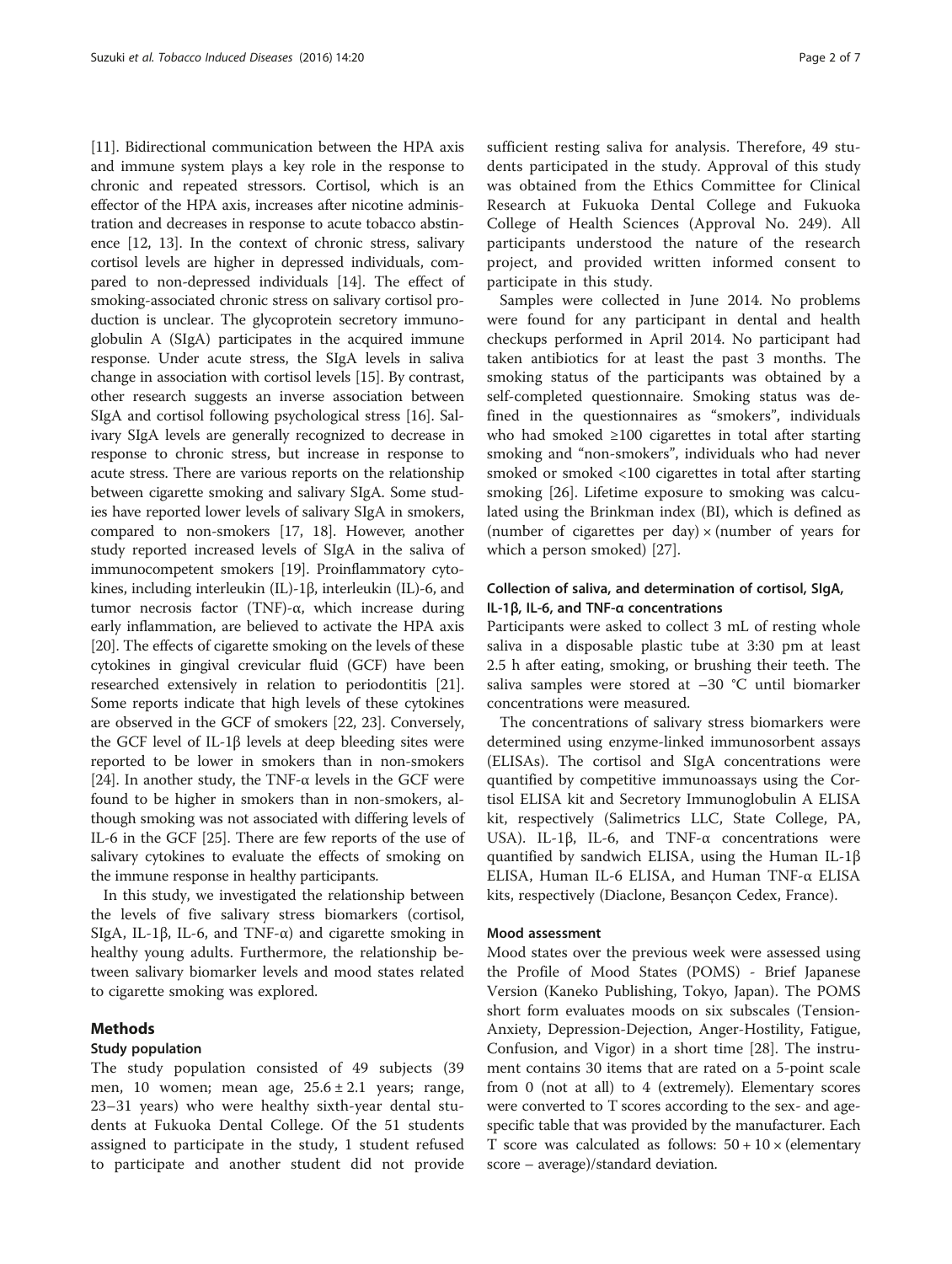### Statistical analysis

The *t*-test and  $\chi^2$  test were used to compare demographic and mood state data between smokers and nonsmokers. Linear regression analysis, adjusted for age, was used to compare the concentrations of salivary stress biomarkers between smokers and non-smokers. Partial correlation coefficients were calculated to evaluate the relationships among salivary stress biomarker levels, BI, and age and among salivary stress biomarker levels, mood state, and age. All statistical analyses were performed using SPSS software (version 22.0; SPSS Japan, Tokyo, Japan). A  $P$  value of <0.05 was considered statistically significant.

#### Results

There were 18 smokers and 31 non-smokers. The smoker group comprised 17 current smokers and one ex-smoker who had stopped smoking 1 year prior. The average age of the smokers  $(26.8 \pm 2.4 \text{ years } [\pm \text{ SD}])$  was significantly greater than that of the non-smokers (25.0  $\pm$  1.6 years  $[\pm$  SD]) (P = 0.005). The proportions of women were 11.1 % (2/18) in the smoker group and 25.8 % (8/31) in the non-smoker group, with no significant difference between the two groups ( $P = 0.219$ ).

Figure 1 compares salivary stress biomarkers between the smokers and non-smokers after adjusting for age. The concentrations (median [IQR]) of IL-1β were significantly  $(P = 0.044)$  higher in the smokers than non-smokers (271.3 [81.0–385.2] vs. 74.2 [44.6–131.6] pg/mL, respectively). Although the concentrations of SIgA (54.4 [47.1–66.3] vs. 52.7 [45.3–64.7] μg/mL) and TNF-α (13.7 [8.90–23.3] vs. 12.5 [7.82–17.9] pg/mL) were slightly higher in the smokers compared to the nonsmokers, the differences were not significant. The cortisol and IL-6 concentrations in saliva did not differ between the two groups. The range of IL-6 levels was greater in the non-smokers than in the smokers.

Subsequently, the relationships between the concentrations of salivary stress biomarkers and the BI were analyzed after adjusting for age. The median [IQR] BI in the smokers was 150 [58.8–207.5]. Figure [2](#page-3-0) summarizes the correlations between salivary stress biomarkers and the BI in all participants, with the BI of non-smokers set to 0. TNF-α concentrations had a significantly positive correlation with BI values  $(r = 0.303, P = 0.036)$ . There was a weak positive correlation trend between the concentration of SIgA concentrations and the BI value  $(r =$ 0.267,  $P = 0.067$ ), but statistical significance was not observed. The other salivary biomarkers showed no correlation with BI values.

Analysis of the mood states obtained from the POMS showed higher fatigue scores  $(P = 0.047)$  and lower vigor scores  $(P = 0.017)$  in the smokers compared to the non-smokers (Table [1\)](#page-3-0). In addition, the scores for depression-dejection, anger-hostility, and confusion were higher in the smokers compared to the non-smokers, but without statistical significance. The correlations among salivary biomarkers, the mood states of vigor and fatigue related to smoking, and age were explored (Table [2](#page-3-0)). TNF-α levels showed a weak non-significant negative correlation with vigor  $(r = -0.229, P = 0.135)$ . SIgA levels showed a significant positive correlation with fatigue  $(r = 0.410,$  $P = 0.005$ ).

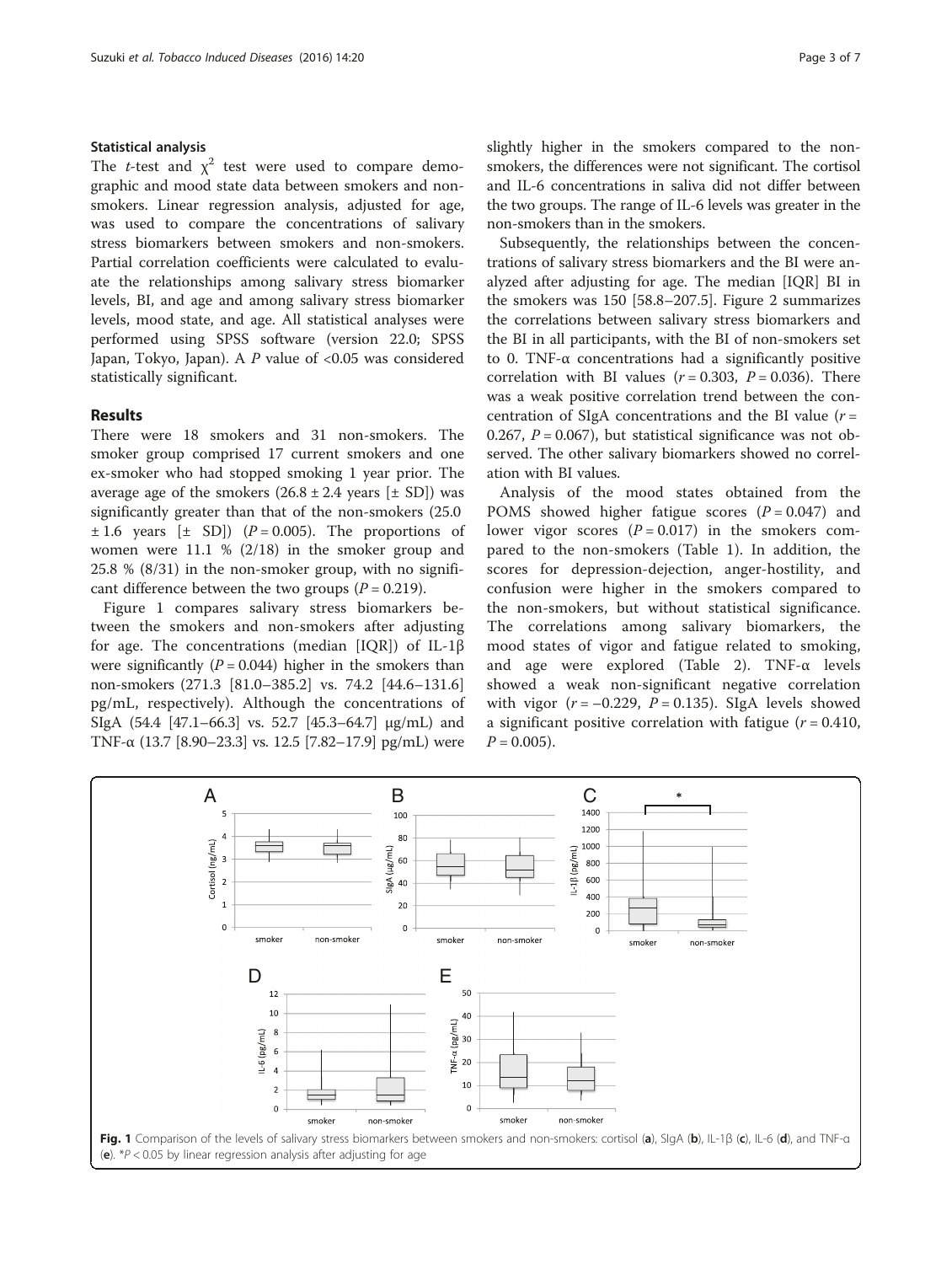<span id="page-3-0"></span>

# **Discussion**

Salivary cytokines are produced during periodontal inflammation and tissue destruction. Smoking also increases cytokine levels in the saliva and gingival crevicular fluid, accelerates inflammation, and destroys periodontal tissue. Therefore, many studies have focused on the effect of smoking on cytokines in periodontitis, and adult participants, including middle-aged and older people, have generally been targeted. In our current work, we studied periodontally healthy young adults to avoid the effects of the periodontal conditions on the saliva biomarker concentrations. The primary findings of this study were that salivary IL-1β is associated with active smoking, independent of the amount smoked, and that salivary TNF-α levels positively correlate with the amount smoked.

The median IL-1β concentration was 3.6 times higher in the smokers (271 pg/mL) than in the non-smokers (74 pg/mL) in this study. A study on  $\geq$ 30-year-old participants with periodontitis also reported that the mean

Table 1 Mood states, as evaluated using the POMS (T scores, mean  $\pm$  SD)

| POMS scale           | Non-smokers $(n = 31)$ | Smokers ( $n = 18$ ) |
|----------------------|------------------------|----------------------|
| Tension-Anxiety      | $54.2 \pm 12.4$        | $52.3 \pm 12.3$      |
| Depression-Dejection | $51.2 \pm 11.1$        | $57.0 \pm 11.9$      |
| Anger-Hostility      | $49.1 + 9.8$           | $51.0 + 11.7$        |
| Vigor*               | $46.8 + 12.5$          | $39.9 + 6.5$         |
| Fatigue*             | $54.2 + 14.0$          | $61.9 \pm 11.7$      |
| Confusion            | $57.2 + 13.1$          | $59.7 + 10.5$        |
|                      |                        |                      |

POMS Profile of Mood States

 $*P$  < 0.05 between smokers and non-smokers according to the t-test

Table 2 Partial correlation coefficients between salivary stress biomarkers, mood states of vigor and fatigue, and age

| Salivary stress biomarker | Vigor                 | Fatigue  |
|---------------------------|-----------------------|----------|
| Cortisol                  | $-0.188$              | 0.044    |
| SlgA                      | $-0.175$              | $0.410*$ |
| $IL-1\beta$               | $-0.176$              | $-0.030$ |
| $IL-6$                    | 0.079                 | $-0.139$ |
| $TNF-\alpha$              | $-0.229$ <sup>a</sup> | 0.020    |
|                           |                       |          |

 $*P < 0.05$ 

<sup>a</sup>A weak negative correlation was evident between the TNF-α level and vigor, but statistical significance was not attained ( $P = 0.135$ )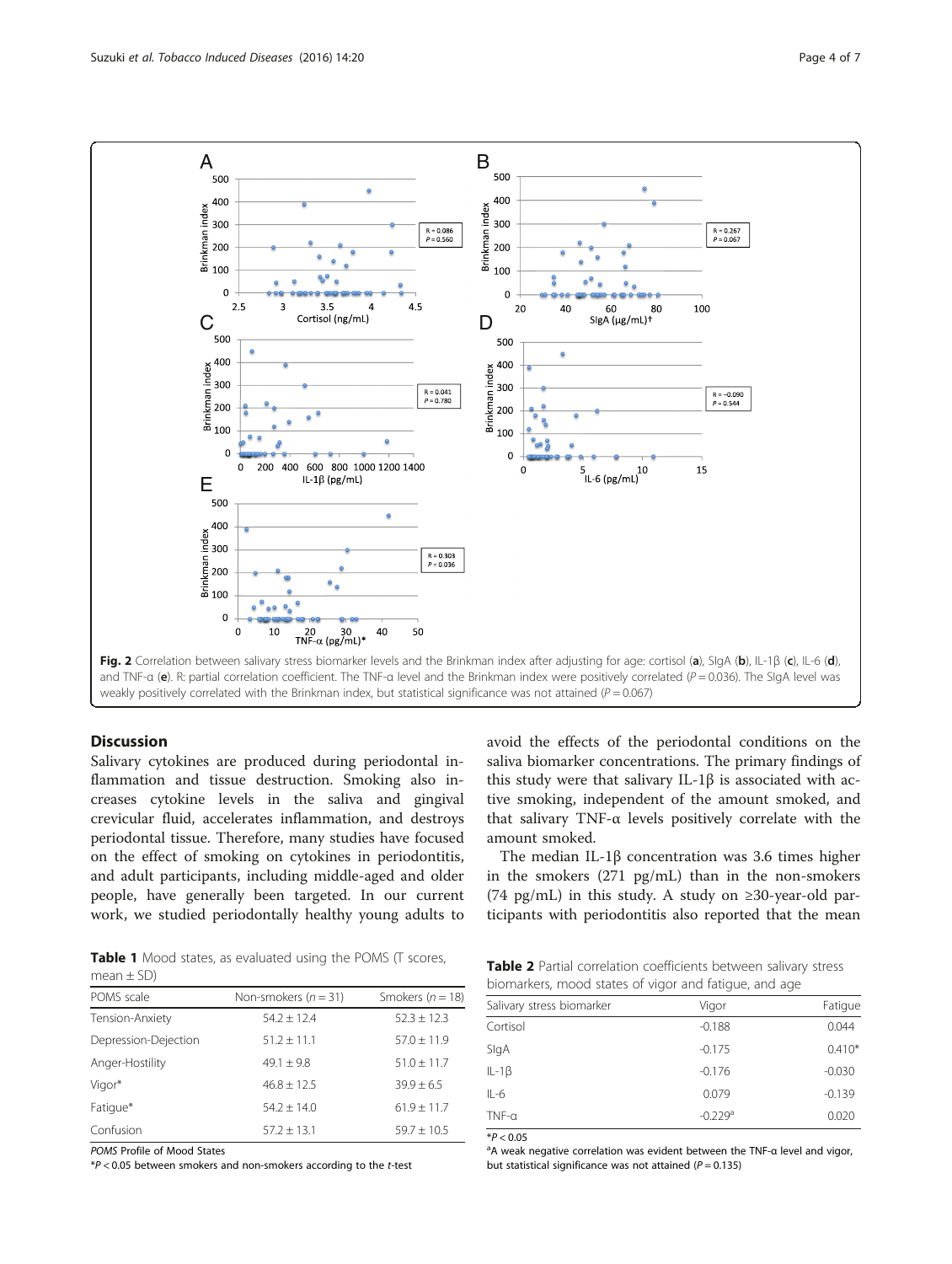IL-1β concentration was higher in smokers (706 pg/mL) than in non-smokers (612 pg/mL) [[29](#page-5-0)]. Also, in the periodontally healthy control group of the cited study, the mean IL-1β concentration was slightly higher in smokers (479 pg/mL) than in non-smokers (464 pg/mL), but the difference was not significant [\[29](#page-5-0)]. Overall, there are few data on the effect of smoking on salivary IL-1β levels in periodontally healthy populations. The effects of smoking on salivary IL-1β production are diverse across the whole population. A cross-sectional study in adults (20–89 years) reported that IL-1β levels were significantly higher in participants with periodontitis (144 pg/mL) compared to healthy participants (61 pg/mL), but there was no difference in salivary IL-1β concentrations between smokers (52 pg/mL) and non-smokers (78 pg/mL) [[30](#page-5-0)]. An analysis of salivary cytokines in workers age 18–62 years found that the mean salivary IL-1β level was significantly higher in passive smokers (190 pg/mL) than in nonsmokers (164 pg/mL), but no significant difference was found between passive and active smokers (167 pg/mL) [[31](#page-5-0)]. Furthermore, levels of other biomarkers, such as prostaglandin E2, matrix metalloproteinase-9, lactoferrin, albumin, and aspartate aminotransferase were significantly lower in active smokers [\[31](#page-5-0)]. Based on these data, smoking may have the potential to suppress the host-defense system and promote periodontal disease progression. The effects of smoking on salivary cytokines likely vary widely with age, host-defense system characteristics, and the progression of periodontitis. Aging is characterized by qualitative and quantitative changes in the immune system (i.e., increased levels of pro-inflammatory cytokines and reduced levels of anti-inflammatory cytokines [[32](#page-6-0)]). Therefore, the age of the study participants may have affected the biomarker levels. The age range of the participants was narrow (23–31 years); therefore, the observed effect of smoking on salivary IL-1β levels is likely to be real, although the age of smokers was significantly higher than that of non-smokers.

In this study, salivary TNF-α concentrations were positively correlated with the amount smoked. Our result is consistent with studies that examined the TNF-α levels in serum and in exhaled breath condensate [[33, 34](#page-6-0)]. Analysis of exhaled breath condensate TNF-α concentrations revealed that smokers had higher TNF-α concentrations, compared to nonsmokers [\[33](#page-6-0)]. Petrescu et al. [[34\]](#page-6-0) reported that the serum TNF-α levels were significantly higher in a group of smokers compared to a group of nonsmokers. They also noticed increased TNF- $\alpha$  concentrations in the serum of smokers that smoked more than one pack per day compared with those who smoked less than one pack per day. The high concentration of TNF-α in smokers is understood to reflect smoke-induced lung injuries and is considered a useful biomarker for the identification of heavy smokers with a high risk of developing smoke-induced pulmonary diseases.

TNF-α concentrations also correlated weakly in a negative manner with vigor scores, which were lower in smokers than in non-smokers. Proinflammatory cytokines (TNF-α, IL-1β, and IL-6) stimulate the HPA axis, promoting the secretion of corticotropin releasing factor, which may be one mechanism by which inflammation induces depressive symptoms [\[35](#page-6-0)]. In addition, TNF- $\alpha$  is believed to trigger depressive symptoms through the activation of neuronal serotonin transporters and the stimulation of indoleamine 2,3-dioxygenase activity, causing tryptophan depletion. [\[36\]](#page-6-0). Cavadini et al. [[37](#page-6-0)] reported that increased TNF-α and IL-1β levels impaired clock gene functions and caused sleep disturbances and fatigue in an in vivo assay using mice. A clinical study that evaluated the effect of forest bathing found an inverse correlation between TNF-α levels and vigor scores [[38\]](#page-6-0). The high salivary TNF- $\alpha$  levels in the smokers observed in this study could affect mental health.

Chronic stress suppresses salivary SIgA in general. Contrary to expectations, salivary SIgA concentrations showed a weak positive correlation with the amount of smoking and a significant positive correlation with fatigue scores. Norhagen and Engström [[19\]](#page-5-0) reported increased SIgA levels in the saliva of immunocompetent smokers, and suggested that this is indicative of an attempt to protect the oral mucosa. Our study participants were physically healthy, so our result might be related to immune protection. Conversely, it has been reported that acute psychological stress caused by a mock job interview increased salivary SIgA levels in undergraduate students [[39\]](#page-6-0). Although a mental load test was not performed in the current study, just before implementation, the participants were informed of the requirement to collect saliva and complete the POMS and smokinghabit questionnaires. Those requirements might have resulted in acute stress for smokers.

Our study had some design limitations. First, the average age of smokers was significantly higher than that of nonsmokers, even though the age range of the study participants was narrow. Therefore, the data in the statistical analyses were adjusted for age. Second, few study subjects were women. There were no differences in salivary biomarker levels between men and women (data not shown). A previous study reported that the SIgA concentration in young children was the same in males and females [\[40](#page-6-0)]. However, another study recently reported that SIgA levels in young healthy adults were lower in females than males [\[41\]](#page-6-0). The effects of sex on the statistical power and the generalizability of the study results must be interpreted with caution. Finally, saliva collection was performed at 15:30 and at least 2.5 h after eating, smoking, or teeth brushing. Salivary biomarkers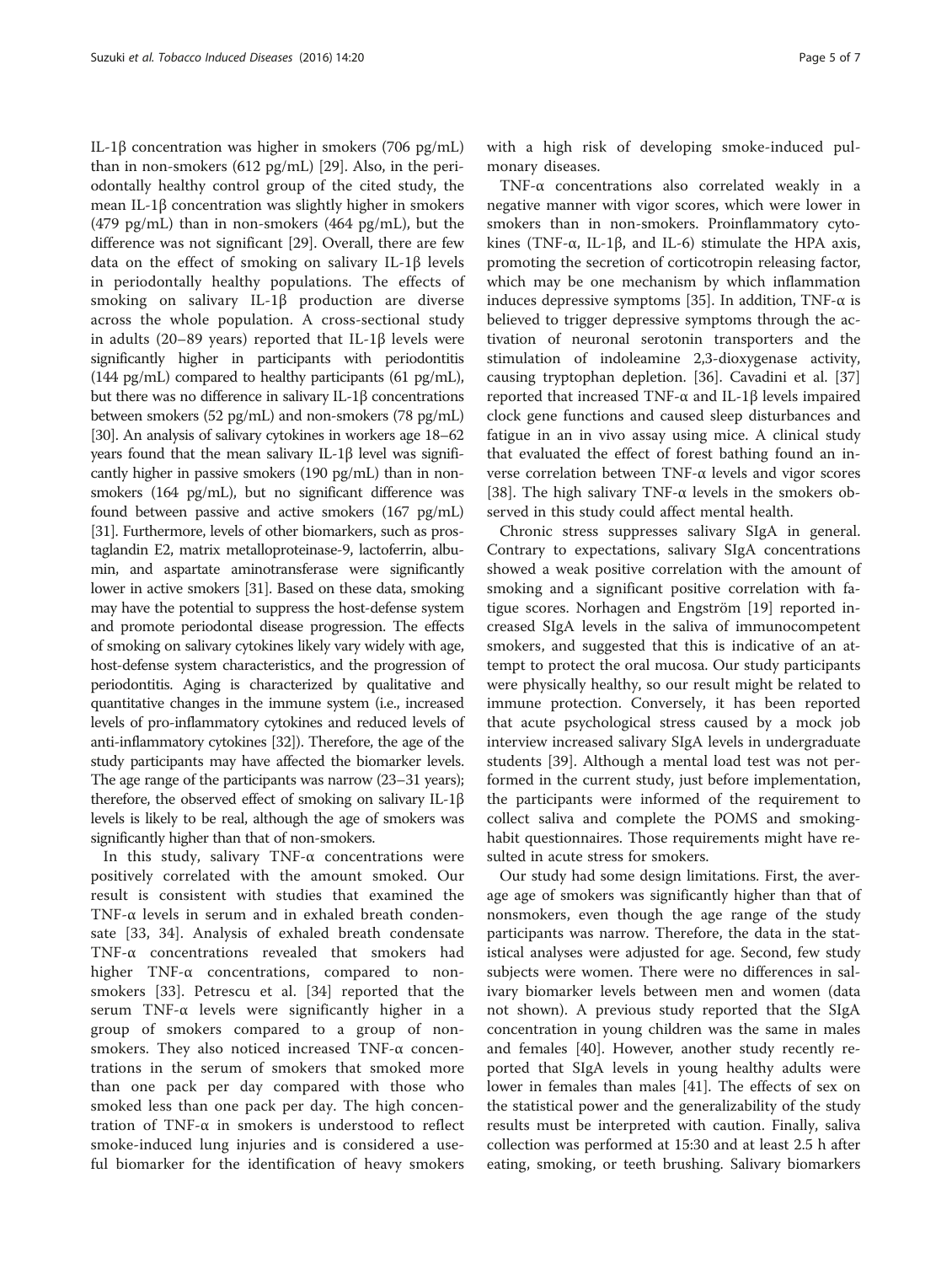<span id="page-5-0"></span>have distinctive circadian [\[42\]](#page-6-0). If a longitudinal study of salivary biomarkers is conducted, it is important that saliva collection be done at the same time and with the same conditions.

### Conclusions

This study examined physically and mentally healthy young adults. IL-1β and TNF-α levels in saliva were associated with smoking, and analysis of the mood states obtained from the POMS showed higher fatigue scores and lower vigor scores in the smokers than the nonsmokers. In addition, a trend toward a negative relationship was observed between TNF-α levels in saliva and vigor scores. The salivary SIgA concentration was weakly positively correlated with the extent of smoking, but was significantly positively correlated with the fatigue score. Salivary levels of TNF-α and SIgA may be useful biomarkers of mood states in healthy young smokers.

#### Acknowledgements

This study was supported in part by Grants-in-Aid for Scientific Research (nos. 26463203 and 26463175) from the Ministry of Education, Culture, Sports, Science and Technology, Japan, and the MEXT-Supported Program for the Strategic Research Foundation at Private Universities, 2012–2016.

#### Authors' contributions

NS designed the study, analyzed the data, and wrote the manuscript. KN and MY collected salivary samples and performed the salivary experiments. They also collected the POMS and smoking status data of the study population. T Hanioka and T Hirofuji commented on the data and assisted with writing the manuscript. All authors read and approved the final version of the manuscript.

#### Competing interests

The authors declare that they have no competing interests.

#### Author details

<sup>1</sup>Department of Preventive and Public Health Dentistry, Fukuoka Dental College, 2-15-1 Tamura, Sawara-ku, Fukuoka 814-0193, Japan. <sup>2</sup>Department of General Dentistry, Fukuoka Dental College, 2-15-1 Tamura, Sawara-ku, Fukuoka 814-0193, Japan.

# Received: 6 September 2015 Accepted: 1 June 2016

#### References

- 1. Filder JA, West R. Self-perceived smoking motives and their correlates in a general population sample. Nicotine Tob Res. 2009;11:1182–8.
- McEwen A, West R, McRobbie H. Motives for smoking and their correlates in clients attending Stop Smoking treatment services. Nicotine Tob Res. 2008;10:843–50.
- 3. Buchmann AF, Laucht M, Schmid B, Wiedemann K, Mann K, Zimmermann US. Cigarette craving increases after a psychosocial stress test and is related to cortisol stress responses but not to dependence scores in daily smokers. J Psychopharmacol. 2010;24:247–55.
- 4. Perkins KA, Grobe JE. Increased desire to smoke during acute stress. Br J Addict. 1992;87:1037–40.
- 5. Flory K, Hankin BL, Kloos B, Cheely C, Turecki G. Alcohol and cigarette use and misuse among Hurricane Katrina survivors: psychosocial risk and protective factors. Subst Use Misuse. 2009;44:1711–24.
- Nandi A, Galea S, Ahern J, Vlahov D. Probable cigarette dependence, PTSD, and depression after an urban disaster: results from a population survey of New York City residents 4 months after September 11, 2001. Psychiatry. 2005;68:299–310.
- 8. Bakhshaie J, Zvolensky MJ, Goodwin RD. Cigarette smoking and the onset and persistence of depression among adults in the United States: 1994–2005. Compr Psychiatry. 2015;60:142–8.
- 9. Dierker L, Rose J, Selya A, Piasecki TM, Hedeker D, Mermelstein R. Depression and nicotine dependence from adolescence to young adulthood. Addict Behav. 2015;41:124–8.
- 10. Patten CA, Gillin JC, Golshan S, Wolter TD, Rapaport M, Kelsoe J. Relationship of mood disturbance to cigarette smoking status among 252 patients with a current mood disorder. J Clin Psychiatry. 2001;62:319–24.
- 11. Silverman MN, Pearce BD, Biron CA, Miller AH. Immune modulation of the hypothalamic-pituitary-adrenal (HPA) axis during viral infection. Viral Immunol. 2005;18:41–78.
- 12. Stein EA, Pankiewicz J, Harsch HH, Cho JK, Fuller SA, Hoffmann RG, Hawkins M, Rao SM, Bandettini PA, Bloom AS. Nicotine-induced limbic cortisol activation in the human brain: a functional MRI study. Am J Psychiatry. 1998;155:1009–15.
- 13. Wong JA, Pickworth WB, Waters AJ, al'Absi M, Leventhal AM. Cortisol levels decrease after acute tobacco abstinence in regular smokers. Hum Psychopharmacol. 2014;29:152–62.
- 14. Booij SH, Bos EH, Bouwmans ME, van Faassen M, Kema IP, Oldehinkel AJ, de Jonge P. Cortisol and α-amylase secretion patterns between and within depressed and non-depressed individuals. Plos One. 2015;10:e0131002.
- 15. Laurent HK, Stroud LR, Brush B, D'Angelo C, Granger DA. Secretory IgA reactivity to social threat in youth: relations with HPA, ANS, and behavior. Psychoneuroendocrinology. 2015;59:81–90.
- 16. Ng V, Koh D, Ong HY, Chia SE, Ong CN. Are salivary immunoglobulin A and lysozyme biomarkers of stress among nurses? J Occup Environ Med. 1999;41:920–7.
- 17. Giuca MR, Pasini M, Tecco S, Giuca G, Marzo G. Levels of salivary immunoglobulins and periodontal evaluation in smoking patients. BMC Immunol. 2014;15:5.
- 18. Golpasand Hagh L, Zakavi F, Ansarifar S, Ghasemzadeh O, Solgi G. Association of dental caries and salivary sIgA with tobacco smoking. Aust Dent J. 2013;58:219–23.
- 19. Norhagen Engström G, Engström PE. Effects of tobacco smoking on salivary immunoglobulin levels in immunodeficiency. Eur J Oral Sci. 1998;106:986–91.
- 20. Kunz-Ebrecht SR, Mohamed-Ali V, Feldman PJ, Kirschbaum C, Steptoe A. Cortisol responses to mild psychological stress are inversely associated with proinflammatory cytokines. Brain Behav Immun. 2003;17:373–83.
- 21. Ojima M, Hanioka T. Destructive effects of smoking on molecular and genetic factors of periodontal disease. Tob Induc Dis. 2010;8:4.
- 22. Toker H, Akpıner A, Aydın H, Poyraz O. Influence of smoking on interleukin-1beta level, oxidant status and antioxidant status in gingival crevicular fluid from chronic periodontitis patients before and after periodontal treatment. J Periodontal Res. 2012;47:572–7.
- 23. Kamma JJ, Giannopoulou C, Vasdekis VG, Mombelli A. Cytokine profile in gingival crevicular fluid of aggressive periodontitis: influence of smoking and stress. J Clin Periodontol. 2004;31:894–902.
- 24. Rawlinson A, Grummitt JM, Walsh TF, Ian Douglas CW. Interleukin 1 and receptor antagonist levels in gingival crevicular fluid in heavy smokers versus non-smokers. J Clin Periodontol. 2003;30:42–8.
- 25. Boström L, Linder LE, Bergström J. Smoking and crevicular fluid levels of IL-6 and TNF-α in periodontal disease. J Clin Periodontol. 1999;26:352–7.
- 26. Hanioka T, Ojima M, Tanaka K, Aoyama H. Relationship between smoking status and tooth loss: findings from national databases in Japan. J Epidemiol. 2007;17:125–32.
- 27. Brinkman GL, Coates Jr EO. The effect of bronchitis, smoking, and occupation on ventilation. Am Rev Respir Dis. 1963;87:684–93.
- 28. Shacham S. A shortened version of the Profile of Mood States. J Pers Assess. 1983;47:305–6.
- 29. Gursoy UK, Könönen E, Uitto VJ, Pussinen PJ, Hyvärinen K, Suominen-Taipale L, Knuuttila M. Salivary interleukin-1β concentration and the presence of multiple pathogens in periodontitis. J Clin Periodontol. 2009;36:922–7.
- 30. Michaud M, Balardy L, Moulis G, Gaudin C, Peyrot C, Vellas B, Cesari M, Nouthashemi F. Proinflammatory cytokines, aging, and age-related diseases. J Am Med Dir Assoc. 2013;14:877–82.
- 31. Rathnayake N, Åkerman S, Klinge B, Lundegren N, Jansson H, Tryselius Y, Sorsa T, Gustafsson A. Salivary biomarkers of oral health–a cross-sectional study. J Clin Periodontol. 2013;40:140–7.